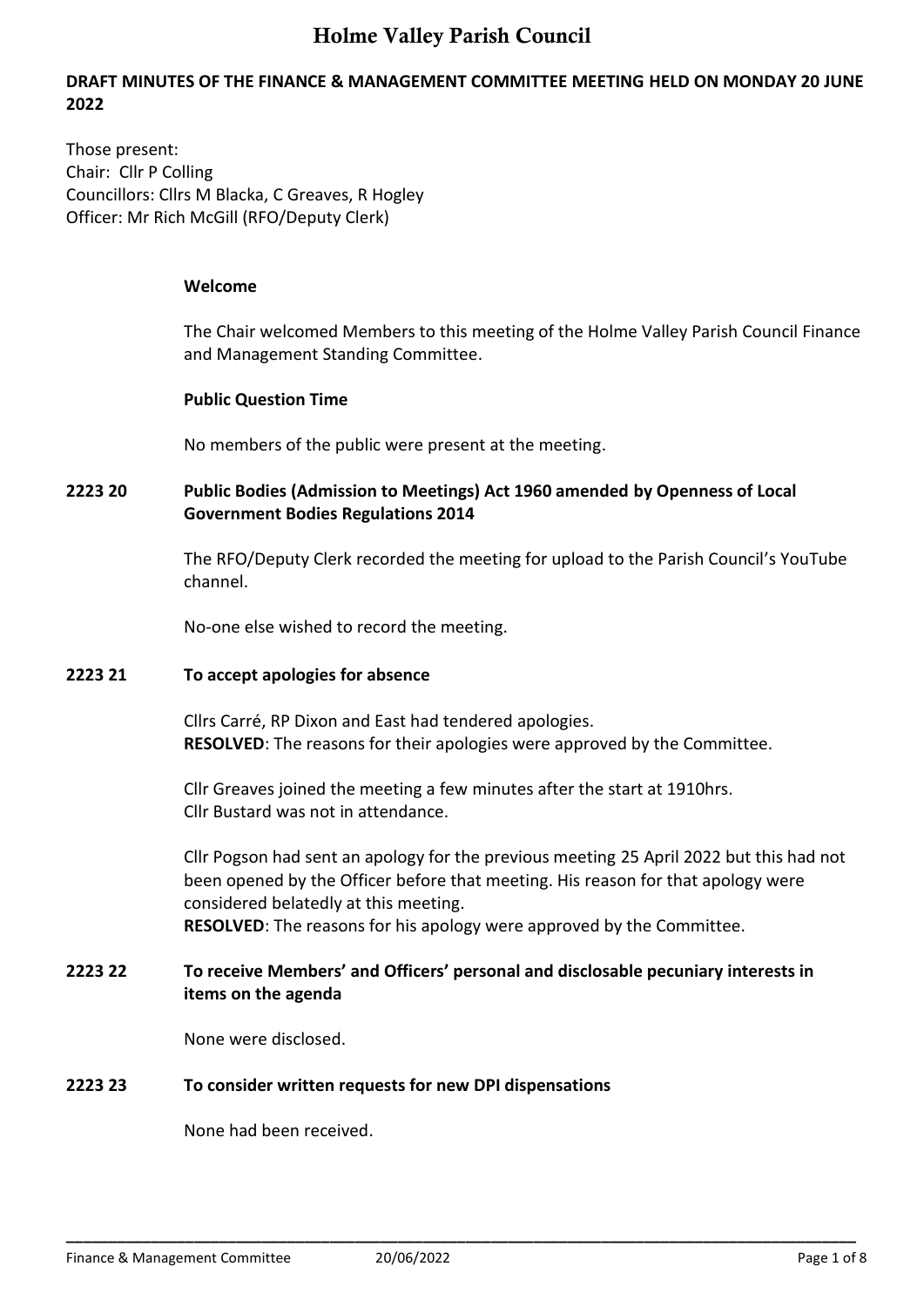#### **2223 24 To consider whether items on the agenda should be discussed in private session**

**RESOLVED**: Members resolved that item 2223 30 ii should be heard in private.

#### **2223 25 To confirm the Minutes of the previous Committee meeting**

**NOTED**: Members noted the Minutes of the Finance & Management Committee Meeting held on 25 April 2022, numbered 2223 01 to 2223 19 inclusive, - already approved by Council.

#### **2223 26 To nominate a Vice Chair of the Committee**

**RESOLVED**: Given the number of absentees from the meeting, Members resolved to defer this item until the next meeting of the Committee.

#### **2223 27 Grants**

The Chair reported on the work to date of the Grants Working group. **NOTED:** The Committee noted that the Grants Working Group had met twice and was making some progress with its proposals for Council on various and comprehensive aspects of the grants process. However, it was noted that the process was likely to be longer than anticipated and any findings would not become part of policy until the new financial year  $1<sup>st</sup>$  April 2022.

However, with the next cycle of grants to be considered in September 2022, - Service Provision on 12<sup>th</sup> September and Finance and Management on 19<sup>th</sup> September, - an interim procedure for the Grants 2022-23 needed implementation. **RESOLVED:** It was resolved that some tweaks would be undertaken to the current application form, - firstly, to the section to do with the climate emergency and, secondly, to change some of the ordering, - by Cllr Blacka. The RFO/Deputy Clerk would make amendments to the website as required and post notice to the Parish Council website and Facebook page of the grants cycle. It was resolved that the revised form and process for this year's grants cycle would be put to Council 11 July 2022 for approval with a closing date for the first round of applications being 31<sup>st</sup> July 2022.

Cllr Blacka asked for the RFO/Deputy Clerk to create a rolling spreadsheet of grants awarded.

Community groups were to be encouraged to discuss future funding needs with Officers.

#### **2223 28 Accounts for Payment**

- **i. NOTED:** Members noted that, at the end of Council year 2021-22, the departing Chairman decided that he wished for the money remaining in the Chairman's Expenses budget to return to general reserves. There had been no expenditure by the new Chairman from Chairman's Expenses though his Civic Event has been booked for December and there will be attendant expenses attached.
- **ii** The Committee considered the pending month-to-date transactions of the Schedule of Payments for June 2022. **RESOLVED:** The outstanding invoices which needed authorisation were approved for

payment.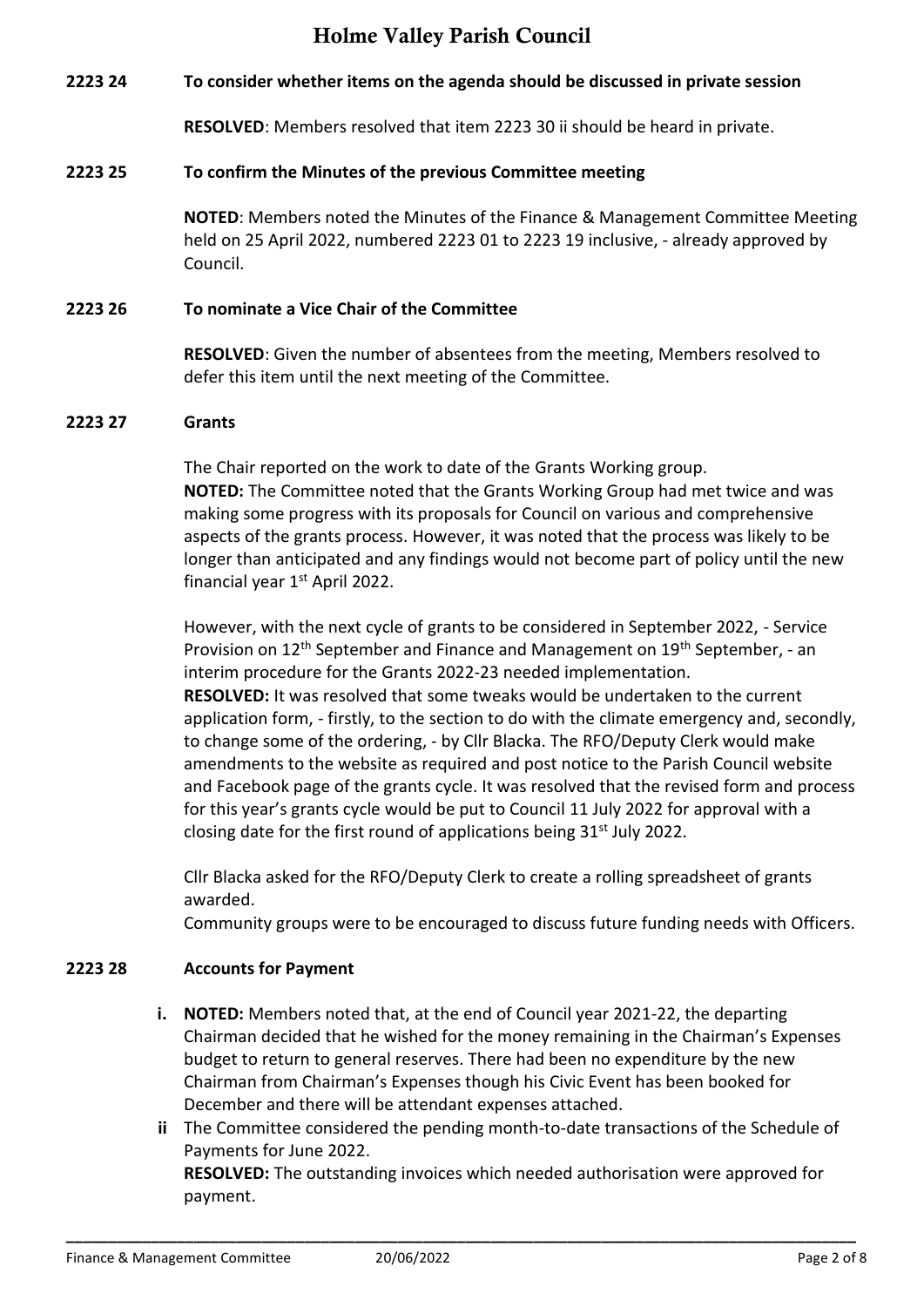#### **2223 29 Financial Statements**

**NOTED**: Members noted the following accounting summaries

- **i.** For April 2022:
	- (1) Bank Reconciliations All Accounts (to end 30 April 2022)
	- (2) Cash Books All Accounts Receipts and Payments (to end 30 April 2022)
	- (3) Trial Balance (to end 30 April 2022)
	- (4) Detailed Income and Expenditure by Budget Heading (YTD Budget Report to end 30 April 2022)
	- (5) Cash and Investment Reconciliation (to end 30 April 2022)
	- (6) Earmarked Reserves (to end 30 April 2022)
	- (7) VAT Return quarter to date.

Members specifically noted:

- The RFO had removed the two Cash Books which contained no money, that is, the Handelsbanken 30D account and the Petty Cash account.
- The Community Assets cost centre had been removed and the nominal budget codes under that cost centre moved, as agreed, to the appropriate Finance and Management and Service Provision cost centres. This will show, for example, in reports like the Detailed Income and Expenditure by Budget Heading report.
- All of the earmarked reserves approved last year had now been created from the general reserves. (The only earmarked reserves not in the April figures at this point were the ones agreed at Council 16 May to create reserves for the Climate Emergency Standing Committee.) Members noted an earmarked reserve report taken 1 April 2022 to reflect the Parish Council's reserves as agreed in the annual budget negotiation, and a second reserve report taken at the month end 30 April 2022 to reflect subsequent changes in reserves.
- As shared at the meeting of full Council, the RFO reported that earmarked reserves cannot be created from the money from a budget line. Earmarked reserves can only be created from general reserves. If the Council or a Committee via the Council wants to earmark money from a budget it must not move that money but keep it in mind that the money has been committed and at the end of the year the unspent budget falls into the general reserves at which point the earmarked reserve can be created. The Committee noted that the RFO/Deputy Clerk will give a narrative report on the Parish Council's committed ringfencing of budgets to become earmarked reserves in his financial reports. Thus, for example, the earmarked reserve for EMR 323 Community Assets – others in the Holme Valley currently consists of:
	- £5,000 earmarked for Hepworth Pre-School and Out of School Club
	- £2,017 earmarked for New Mill Scouts for their new scout hut.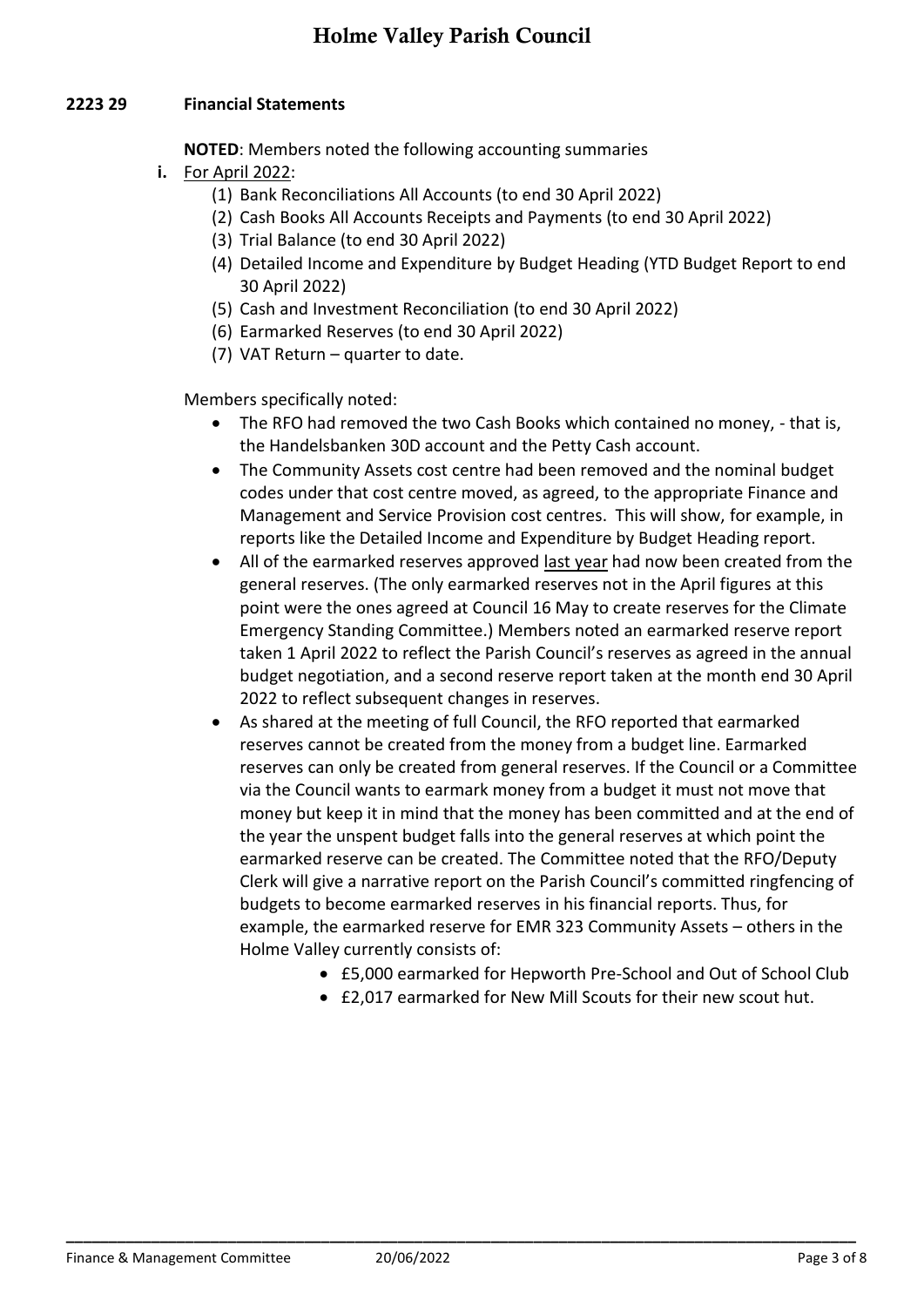- **ii.** For May 2022:
	- (1) Bank Reconciliations All Accounts (to end 31 May 2022)
	- (2) Cash Books All Accounts Receipts and Payments (to end 31 May 2022)
	- (3) Trial Balance (to end 31 May 2022)
	- (4) Detailed Income and Expenditure by Budget Heading (YTD Budget Report to end 31 May 2022)
	- (5) Cash and Investment Reconciliation (to end 31 May 2022)
	- (6) Earmarked Reserves (to end 31 May 2022)
	- (7) VAT Return quarter to date.

Members specifically noted:

- The earmarked reserves now included newly created ones agreed at Council 16 May 2022 to create reserves for the Climate Emergency Standing Committee, namely, 339 EMR If It's Not Far Leave the Car and 340 EMR CESC Living Streets.
- The level of general reserves after the creation of these earmarked reserves was now £108,744 which is about 38% of precept. Target is around 25%.

There was some discussion about the presentation of the accounting records and that Members felt that certain key reports should be separated off from the other documents for consideration. The Committee felt that i) the Detailed Income and Expenditure by Budget Heading report should be separated out as a specific agenda item so that Members could make decisions regarding, for example, projected underspends and overspends, and ii) the record of Earmarked Reserves should be separated out with a narrative report of any changes. The RFO/Deputy Clerk said he would action this.

Cllr Hogley reported that she found it difficult to follow the current situation with regard to the Climate Emergency 4805 Community Mobilisation budget line because the Climate Emergency Co-ordinator's salary has, for audit reasons, to be separated out from it. The RFO/Deputy Clerk said that he would write a separate narrative report on that budget line to explain the actual amount remaining in the budget. In budget negotiations for next year, the RFO/Deputy Clerk advised that the Climate Emergency Co-ordinator salary should be split off with a separate budget line or incorporated into the regular Salaries budget line. The latter would be preferable.

There was a discussion about the amount of annual reserves held and how additional budget or earmarked reserves for youth provision might be a good way to use excess reserves.

#### **2223 30 Tenancies**

**i NOTED:** The Committee noted that all payments for garages and allotments had been banked and signed copies of the contracts authorised by the Clerk, a copy retained by the Parish Council and a copy returned to the tenants.

The next item 2223 ii regarding ongoing plans to meet arrears was agreed to be taken in private session and the Committee resolved to move this item to the end of the meeting.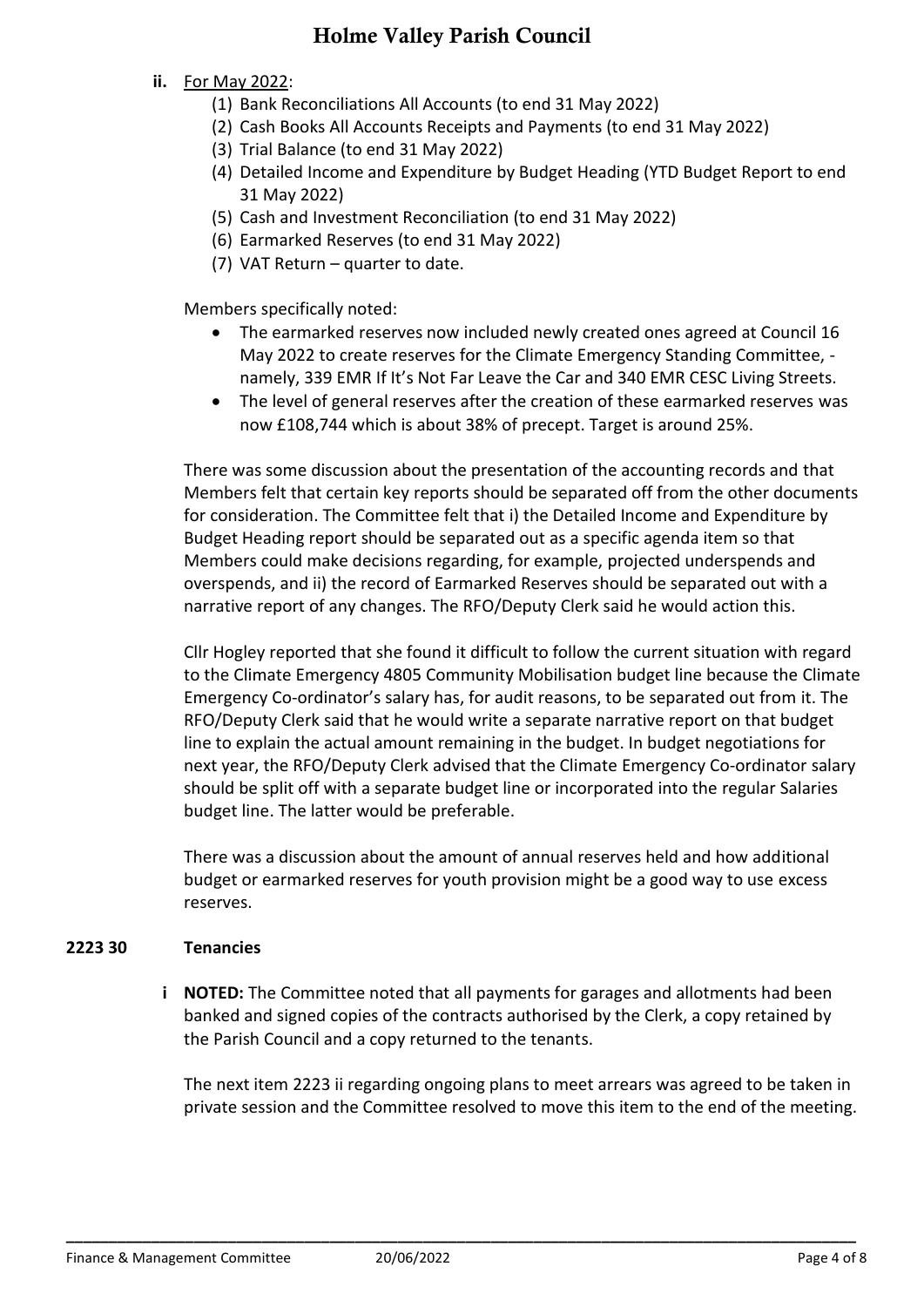### **2223 31 Precept for 2022-23**

**NOTED:** Members noted that the Parish Council had, as agreed with Kirklees, received the first part of two parts of the precept and special expenses grant from Kirklees Council, - a total of £143,010.50, which broke down into £141,346.50 precept and £1,664 special expenses grant.

#### **2223 32 Interim Internal Audit**

i. **NOTED:** The Committee noted 1) the Year End Internal Audit Report by the Parish Council's Internal Auditor and 2) the Annual Internal Audit Report as part of the Accountability and Governance Annual Return (AGAR).

As shared with Councillors, two things from the internal auditor's checks required amendments and additions to the Parish Council's returns to be published and forwarded to the external auditor.

The first change was to do with our fixed asset values. This is covered under 5.7 under p4 of the full report. The internal auditor had suggested that under the latest JPAG Practitioner's Guide March 2022 the phone box added to the fixed asset register should have been valued at £1 (what we paid for it) rather than £3,000 (what it will be worth). This recommendation would mean amending the value of the Parish Council's Fixed Assets thus:

| Value of HVPC Fixed Assets                                                                              | Year End 2020-21 Year End 2021-22 |                    |
|---------------------------------------------------------------------------------------------------------|-----------------------------------|--------------------|
| As it was previously agreed by Council (box<br>valued at £3k)                                           | $\vert$ £5,271,894                | $\vert$ £5,274,894 |
| As the internal auditor says figures should be $\parallel$ £5,271,894<br>$\parallel$ (box valued at £1) |                                   | E5,271,895         |

The Committee considered the internal auditors advice.

**RESOLVED**: The Committee resolved to amend the Accounting Statements on the Accountability and Governance Annual Return 2021-22 (AGAR) with the corrected figure.

ii. The RFO/Deputy Clerk reported that one thing the Parish Council failed on in the Accountability and Governance Annual Return was a new internal control requirement that just came in this year, - this is about adherence to the transparency code. This requires the Parish Council to publish a variety of financial information and to do so in an agreed format. The Parish Council did not meet the requirements of this objective under this audit. Fortunately, the Parish Council's internal auditor had laid out for us everything the Parish Council needs to do to meet the new requirement. The Committee considered the RFO/Deputy Clerk's report on this to the external auditor explaining how the Parish Council attends to address these shortcomings. The RFO/Deputy Clerk would envisage this would be in place before the next meeting of the Finance and Management Committee 22 August 2022.

**RESOLVED**: The Committee resolved to approve the report and action plan for submission to the external auditor.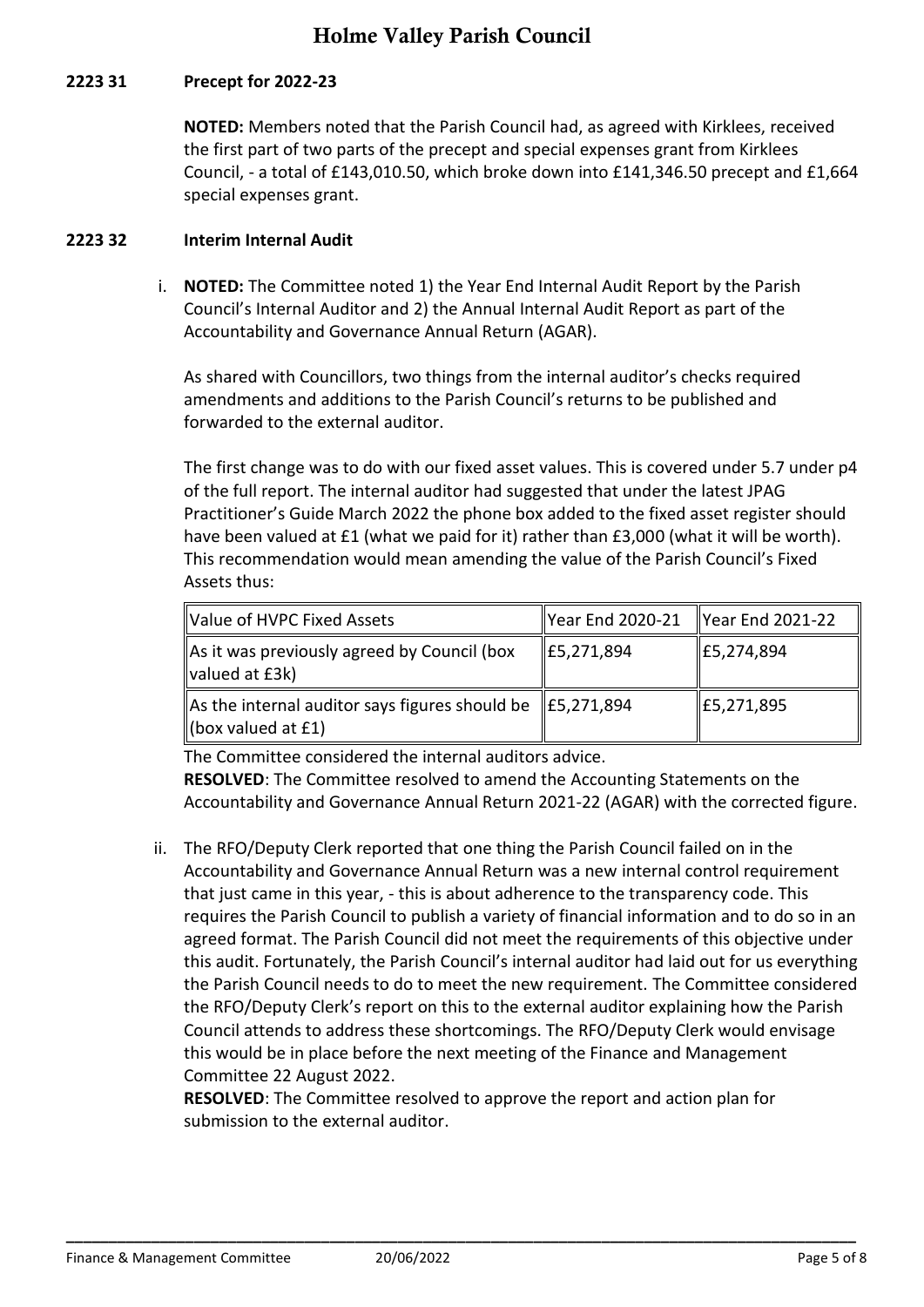iii. The Committee considered revised dates for the Notice of Public Rights and Publication of Unaudited Annual Governance and Accountability Return, - namely for the announcement of the notice to be on Tuesday  $21<sup>st</sup>$  June and for the 30 working days for members of the public to inspect accounting records to be from Wednesday 22<sup>nd</sup> June to Tuesday 2<sup>nd</sup> August.

**RESOLVED**: The Committee resolved to approve the revised dates for publication.

#### **2223 33 Internal Control Check**

**RESOLVED**: The Committee resolved that the RFO/Deputy Clerk would contact Cllr Bustard to make arrangements for him to do the first quarterly internal control check in early July 2022 to cover the months April-June 2022.

#### **2223 34 Banking**

**i. NOTED:** Members noted the RFO/Deputy Clerk's report that he had still not had time to investigate the options of moving to a new, "greener" and more ethical bank. He reported that this should be easier in the summer when the RFO/Deputy Clerk does not officiate over meetings 11 July to 15 August, so progress should be made before the next meeting.

Cllr Greaves suggested looking into using Kirklees Council as a holder for Parish Council funds.

**ii. NOTED:** Members noted that the request from Handelsbanken for all Councillors to supply proof of identification and address for certification in person was on hold as Handelsbanken were reviewing their systems.

#### **2223 35 Financial Records for the website**

**NOTED:** The Committee noted that the financial records for April 2022 and May 2022 had been uploaded to the Council website accessible from Quick Links, and that the RFO had added a new monthly record to the website, namely the Trial Balance which records the Parish Council's earmarked reserves and the level of general reserves.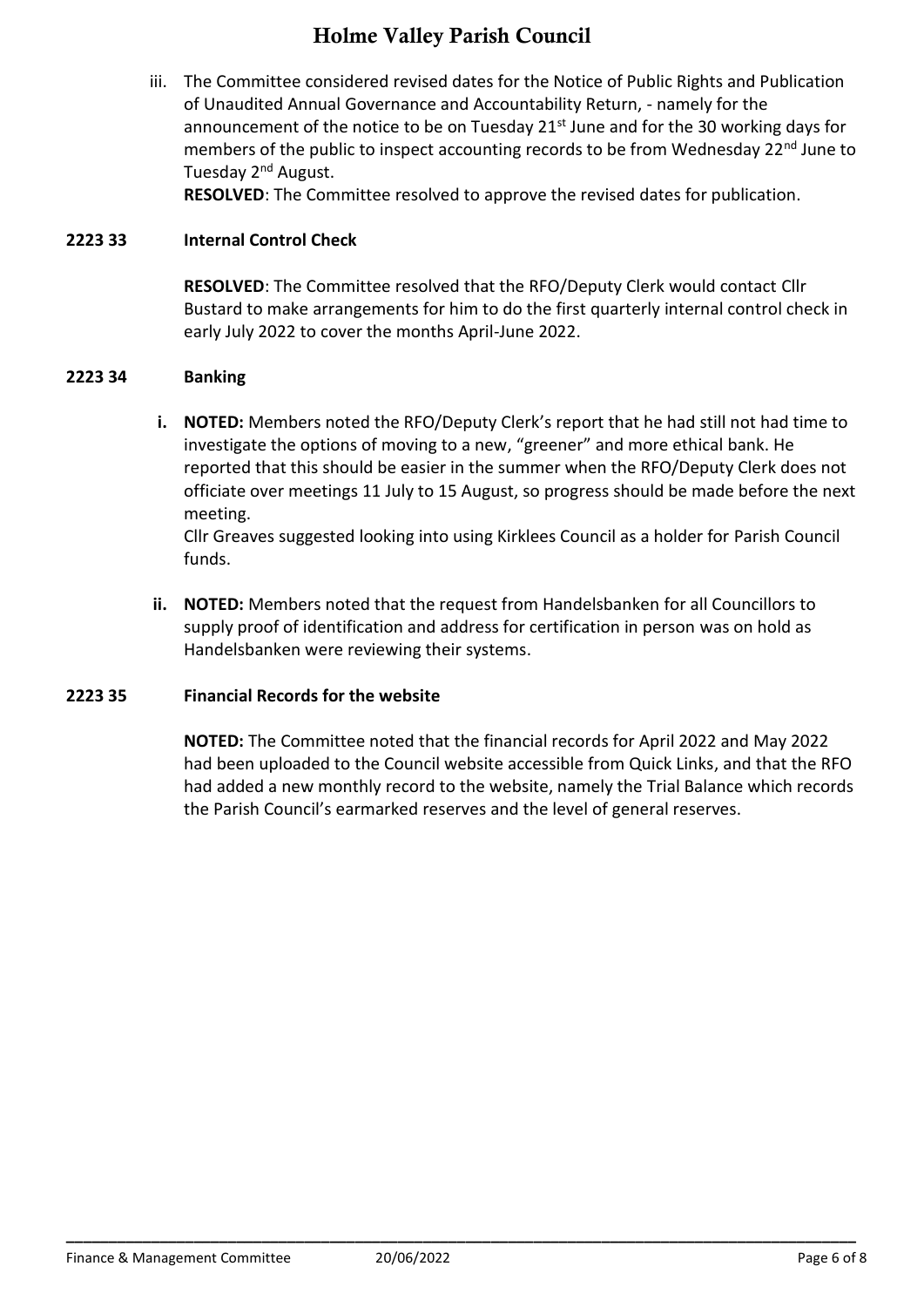### **2223 36 Holme Valley Parish Council Honours Board**

**i.** The maintenance of the honours boards comes under the authority of the Finance and Management Committee under the Scheme of Delegation. Approval was sought to update the Honours Board in the Exhibition Room as follows:

> 2017-2018 J G Cropper 2018-2019 Mrs D Hall 2019-2020 T Bellamy 2020-2021 Mrs R J Hogley JP 2021-2022 M Pogson 2022-2023 J Brook

The Clerk had received a quotation from A1 Signs and Banners, – who provided this service previously in 2014, – at a cost of £60 plus VAT. **RESOLVED**: The Committee approved expenditure on this work. Members felt that the honours board should be updated every year to record the current incumbent.

**ii.** As a further consideration, the Members deliberated the tradition regarding the Honours Board as recording female Chairs with the title "Mrs" and for male Chairs to have no title. **RESOLVED**: Whilst there was some significant difference of opinion on this matter, it was resolved that, given that the above Chairs were happy with their names to be recorded thus, any new Chairs who wanted to diverge from tradition would have this considered by Council at that time.

### **2223 37 Utility Aid**

**NOTED:** Members noted that, - as instructed at the last meeting of the Finance and Management Committee, - Utility Aid, the energy and utilities broker, had been contacted regarding the energy and water needs of the Parish Council pertaining to Holmfirth toilets. Utility Aid will audit our utility usage and then source rates in line with the Parish Council's needs including "greener" options.

### **2223 38 Publicising the work of Holme Valley Parish Council**

**RESOLVED**: Nothing was identified for publicity.

The item taken in private session was deferred to the end of the meeting.

### **2223 30 Tenancies**

**ii** Members considered the plans with tenants for meeting debt arrears. **RESOLVED:** That the RFO/Deputy Clerk would monitor the payment of debt arrears and report to Finance and Management on this matter or, if needed, to full Council.

### **Close of Meeting The Meeting finished at 830pm**